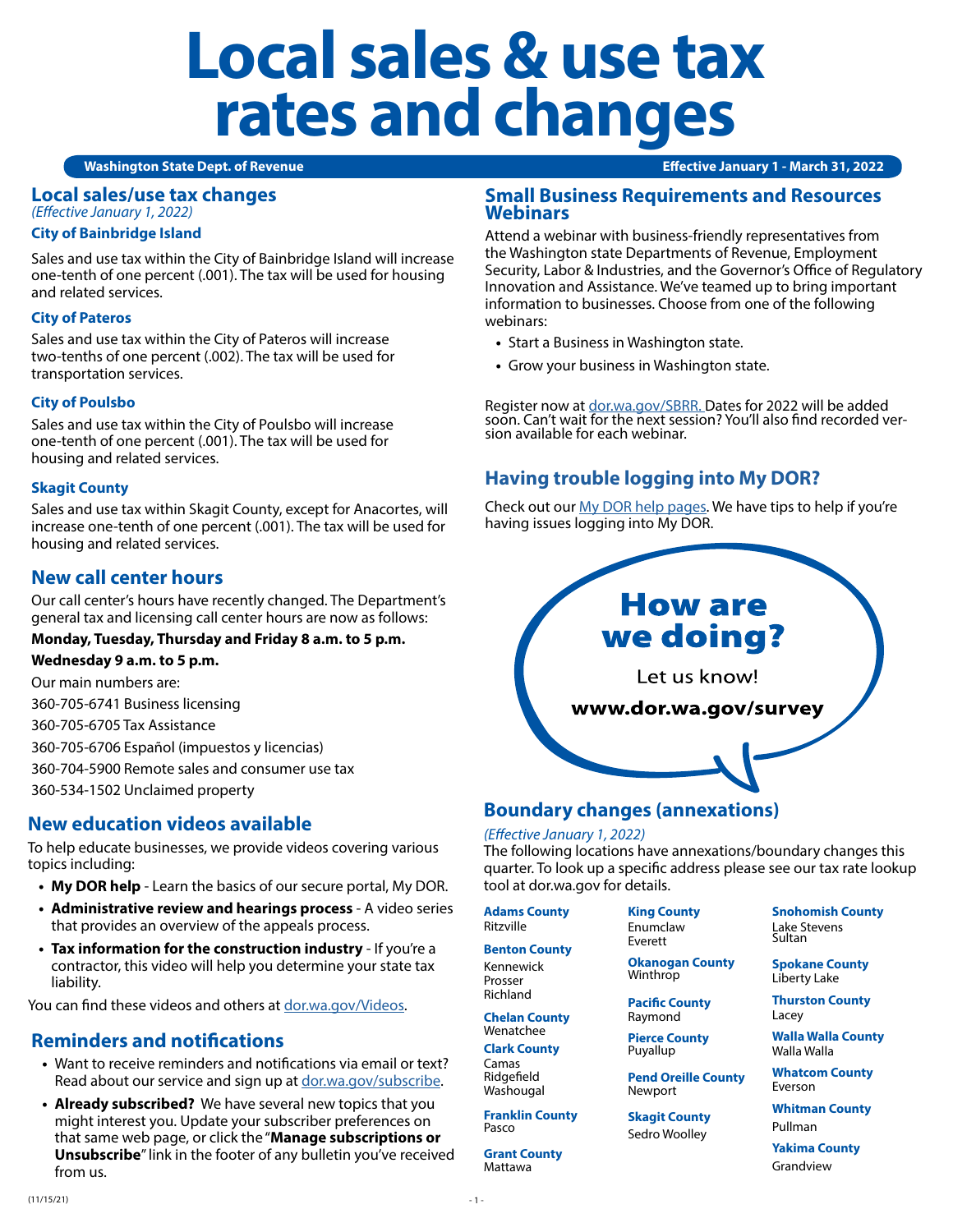# **Local sales and use tax rates**

**Tax changes are blue and bolded**

Effective January 1 - March 31, 2022

(We update tax rates every quarter. Please visit dor.wa.gov for current rates.) Note: For footnote information, please see the bottom of page 6.

| <b>Location</b>    |              |               |                      | Sales/Use Tax<br><b>Location</b> |                    |              |               | <b>Sales/Use Tax</b> |                                  |  |
|--------------------|--------------|---------------|----------------------|----------------------------------|--------------------|--------------|---------------|----------------------|----------------------------------|--|
| <b>County/City</b> | Loc.<br>Code | Local<br>Rate | <b>State</b><br>Rate | <b>Combined</b><br>Sales Tax (1) | <b>County/City</b> | Loc.<br>Code | Local<br>Rate | <b>State</b><br>Rate | <b>Combined</b><br>Sales Tax (1) |  |
| <b>ADAMS</b>       |              |               |                      |                                  | <b>COWLITZ</b>     |              |               |                      |                                  |  |
| Unincorp. Areas    | 0100         | .015          | .065                 | .080                             | Unincorp. Areas    | 0800         | .013          | .065                 | .078                             |  |
|                    | 0101         | .015          | .065                 | .080                             | Castle Rock        | 0801         | .015          | .065                 | .080                             |  |
|                    | 0102         | .015          | .065                 | .080                             |                    | 0802         | .014          | .065                 | .079                             |  |
|                    | 0103         | .017          | .065                 | .082                             |                    | 0803         | .016          | .065                 | .081                             |  |
|                    | 0104         | .015          | .065                 | .080                             |                    | 0804         | .016          | .065                 | .081                             |  |
| Washtucna          | 0105         | .015          | .065                 | .080                             | Woodland           | 0805         | .014          | .065                 | .079                             |  |
| <b>ASOTIN</b>      |              |               |                      |                                  | <b>DOUGLAS</b>     |              |               |                      |                                  |  |
| Unincorp. Areas    | 0200         | .015          | .065                 | .080                             | Unincorp. Areas    | 0900         | .013          | .065                 | .078                             |  |
| Asotin (City)      | 0201         | .015          | .065                 | .080                             | Unincorp. PTBA*    | 0909         | .018          | .065                 | .083                             |  |
|                    | 0202         | .017          | .065                 | .082                             | Bridgeport         | 0901         | .012          | .065                 | .077                             |  |
| <b>BENTON</b>      |              |               |                      |                                  | East Wenatchee     | 0902         | .019          | .065                 | .084                             |  |
|                    | 0300         | .015          | .065                 | .080                             | Mansfield          | 0903         | .012          | .065                 | .077                             |  |
| Unincorp. PTBA*    | 0333         | .021          | .065                 | .086                             | Rock Island        | 0904         | .018          | .065                 | .083                             |  |
| Benton City        | 0301         | .021          | .065                 | .086                             | Waterville         | 0905         | .018          | .065                 | .083                             |  |
| Kennewick          | 0302         | .021          | .065                 | .086                             | <b>FERRY</b>       |              |               |                      |                                  |  |
|                    | 0303         | .021          | .065                 | .086                             | Unincorp. Areas    | 1000         | .015          | .065                 | .080                             |  |
|                    | 0304         | .021          | .065                 | .086                             |                    | 1001         | .015          | .065                 | .080                             |  |
| West Richland      | 0305         | .021          | .065                 | .086                             | <b>FRANKLIN</b>    |              |               |                      |                                  |  |
| <b>CHELAN</b>      |              |               |                      |                                  | Unincorp. Areas    | 1100         | .015          | .065                 | .080                             |  |
| Unincorp. Areas    | 0400         | .018          | .065                 | .083                             | Unincorp. PTBA*    | 1111         | .021          | .065                 | .086                             |  |
|                    | 0401         | .018          | .065                 | .083                             |                    | 1101         | .017          | .065                 | .082                             |  |
| Chelan (City)      | 0402         | .018          | .065                 | .083                             |                    | 1102         | .015          | .065                 | .080                             |  |
|                    | 0403         | .018          | .065                 | .083                             |                    | 1103         | .015          | .065                 | .080                             |  |
| Leavenworth        | 0404         | .020          | .065                 | .085                             |                    | 1104         | .021          | .065                 | .086                             |  |
| Wenatchee          | 0405         | .021          | .065                 | .086                             | <b>GARFIELD</b>    |              |               |                      |                                  |  |
| <b>CLALLAM</b>     |              |               |                      |                                  | Unincorp. Areas    | 1200         | .014          | .065                 | .079                             |  |
| Unincorp. Areas    | 0500         | .020          | .065                 | .085                             |                    | 1201         | .014          | .065                 | .079                             |  |
|                    | 0501         | .020          | .065                 | .085                             | <b>GRANT</b>       |              |               |                      |                                  |  |
| Port Angeles       | 0502         | .023          | .065                 | .088                             | Unincorp. Areas    | 1300         | .017          | .065                 | .082                             |  |
|                    | 0503         | .023          | .065                 | .088                             | Coulee City        | 1301         | .017          | .065                 | .082                             |  |
| <b>CLARK</b>       |              |               |                      |                                  | Electric City      | 1302         | .017          | .065                 | .082                             |  |
| Unincorp. Areas    | 0600         | .012          | .065                 | .077                             |                    | 1303         | .019          | .065                 | .084                             |  |
| Unincorp. PTBA*    | 0666         | .019          | .065                 | .084                             |                    | 1304         | .019          | .065                 | .084                             |  |
| Battle Ground      | 0601         | .019          | .065                 | .084                             | Grand Coulee       | 1305         | .019          | .065                 | .084                             |  |
|                    | 0602         | .019          | .065                 | .084                             |                    | 1306         | .017          | .065                 | .082                             |  |
|                    | 0603         | .019          | .065                 | .084                             |                    | 1307         | .017          | .065                 | .082                             |  |
|                    | 0604         | .019          | .065                 | .084                             |                    | 1308         | .019          | .065                 | .084                             |  |
| Vancouver          | 0605         | .020          | .065                 | .085                             | Moses Lake         | 1309         | .019          | .065                 | .084                             |  |
| Washougal          | 0606         | .019          | .065                 | .084                             |                    | 1310         | .017          | .065                 | .082                             |  |
|                    | 0607         | .019          | .065                 | .084                             |                    | 1311         | .017          | .065                 | .082                             |  |
| <b>COLUMBIA</b>    |              |               |                      |                                  | Soap Lake          | 1312         | .017          | .065                 | .082                             |  |
| Unincorp. Areas    | 0700         | .017          | .065                 | .082                             |                    | 1313         | .017          | .065                 | .082                             |  |
|                    | 0701         | .019          | .065                 | .084                             | Wilson Creek       | 1315         | .017          | .065                 | .082                             |  |
|                    | 0702         | .017          | .065                 | .082                             |                    |              |               |                      |                                  |  |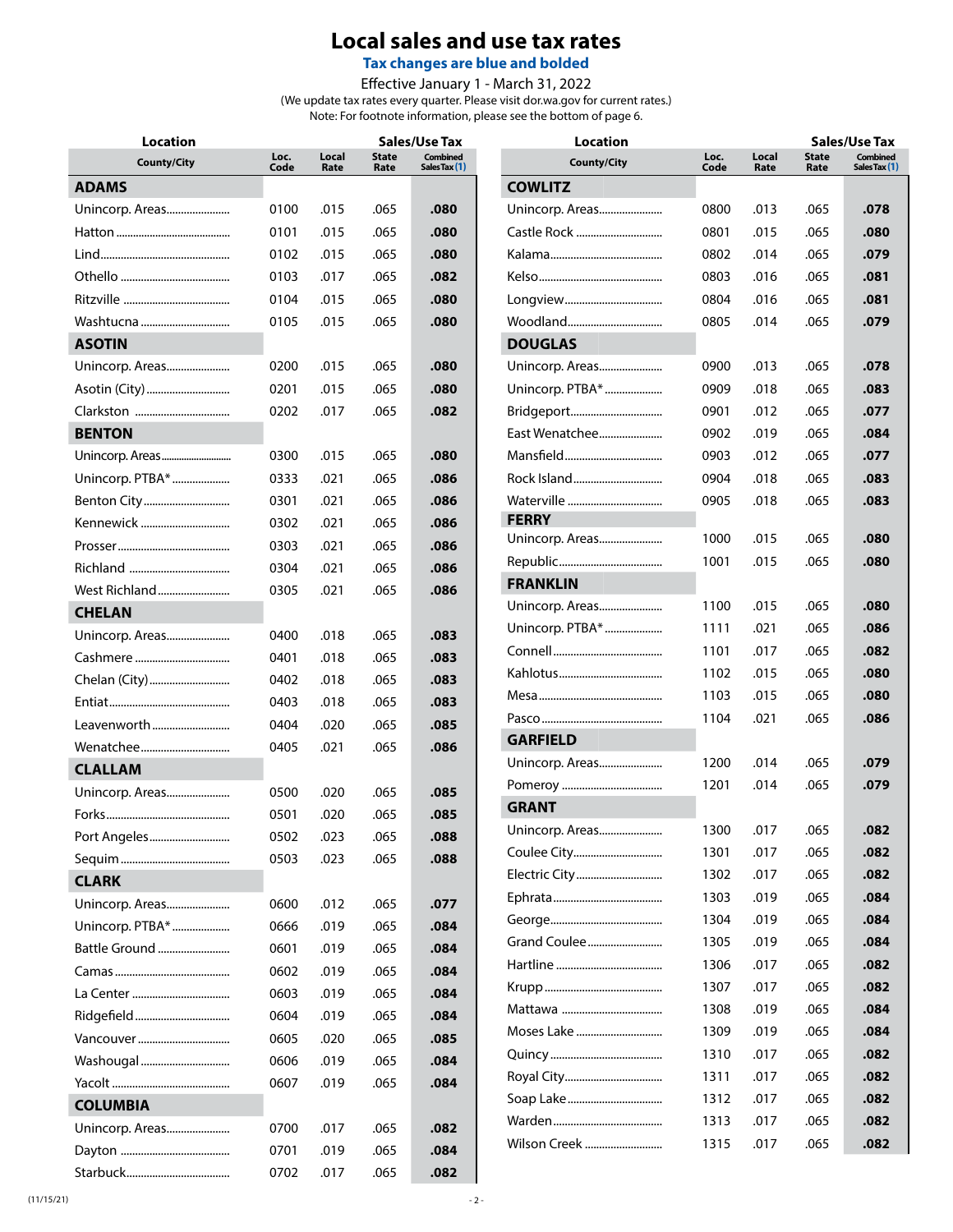| <b>Location</b>                                 | <b>Sales/Use Tax</b> |               |                      |                           | <b>Location</b>                        |              |               | <b>Sales/Use Tax</b> |                                  |  |
|-------------------------------------------------|----------------------|---------------|----------------------|---------------------------|----------------------------------------|--------------|---------------|----------------------|----------------------------------|--|
| <b>County/City</b>                              | Loc.<br>Code         | Local<br>Rate | <b>State</b><br>Rate | Combined<br>Sales Tax (1) | <b>County/City</b>                     | Loc.<br>Code | Local<br>Rate | <b>State</b><br>Rate | <b>Combined</b><br>Sales Tax (1) |  |
| <b>GRAYS HARBOR</b>                             |                      |               |                      |                           | KING (cont.)                           |              |               |                      |                                  |  |
| Unincorp. Areas                                 | 1400                 | .024          | .065                 | .089                      | Maple Valley                           | 1720         | .022          | .065                 | .087                             |  |
| Chehalis Tribes - Unincorp.                     | 1411                 | .024          | .065                 | .089                      |                                        | 1718         | .036          | .065                 | .101                             |  |
|                                                 |                      |               |                      |                           | Mercer Island                          | 1719         | .036          | .065                 | .101                             |  |
|                                                 | 1401                 | .0258         | .065                 | .0908                     | Milton/King                            | 1731         | .036          | .065                 | .101                             |  |
| Cosmopolis                                      | 1402                 | .024          | .065                 | .089                      | Newcastle                              | 1736         | .036          | .065                 | .101                             |  |
|                                                 | 1403                 | .024          | .065                 | .089                      | Newcastle Non-RTA                      | 4036         | .022          | .065                 | .087                             |  |
|                                                 | 1404                 | .024          | .065                 | .089                      | Normandy Park                          | 1721         | .036          | .065                 | .101                             |  |
|                                                 | 1405                 | .024          | .065                 | .089                      | North Bend                             | 1722         | .025          | .065                 | .090                             |  |
| Montesano                                       | 1406                 | .024          | .065                 | .089                      |                                        | 1723         | .036          | .065                 | .101                             |  |
|                                                 | 1407                 | .024          | .065                 | .089                      |                                        | 1724         | .036          | .065                 | .101                             |  |
| Chehalis Tribes - Oakville                      | 1413                 | .024          | .065                 | .089                      | Redmond Non-RTA                        | 4024         | .022          | .065                 | .087                             |  |
| Ocean Shores                                    | 1409                 | .026          | .065                 | .091                      |                                        | 1725         | .036          | .065                 | .101                             |  |
|                                                 | 1408                 | .024          | .065                 | .089                      | Renton Non-RTA                         | 4025         | .022          | .065                 | .087                             |  |
| <b>ISLAND</b>                                   |                      |               |                      |                           | Sammamish                              | 1739         | .036          | .065                 | .101                             |  |
| Unincorp. Areas                                 | 1500                 | .022          | .065                 | .087                      | Sammamish Non-RTA                      | 4039         | .022          | .065                 | .087                             |  |
|                                                 | 1501                 | .022          | .065                 | .087                      |                                        | 1733         | .036          | .065                 | .101                             |  |
|                                                 | 1502                 | .022          | .065                 | .087                      |                                        | 1726         | .0375         | .065                 | .1025                            |  |
| Oak Harbor                                      | 1503                 | .024          | .065                 | .089                      |                                        | 1737         | .038          | .065                 | .103                             |  |
| <b>JEFFERSON</b>                                |                      |               |                      |                           |                                        | 1727         | .022          | .065                 | .087                             |  |
| Unincorp. Areas                                 | 1600                 | .026          | .065                 | .091                      | Skykomish                              | 1728         | .022          | .065                 | .087                             |  |
| Suquamish Tribe - Unincorp.<br>Jefferson County | 1603                 | .026          | .065                 | .091                      |                                        |              |               |                      |                                  |  |
| Port Townsend                                   | 1601                 | .026          | .065                 | .091                      | Woodinville                            | 1729         | .036          | .065                 | .101                             |  |
| <b>KING</b><br>(Eff. 1/1/22)                    |                      |               |                      |                           |                                        | 1735         | .036          | .065                 | .101                             |  |
| Unincorp. Areas                                 | 1700                 | .036          | .065                 | .101                      | Woodinville Non-RTA                    | 4035         | .022          | .065                 | .087                             |  |
| Unincorp. Non-RTA                               | 4000                 | .022          | .065                 | .087                      | Yarrow Point                           | 1730         | .036          | .065                 | .101                             |  |
|                                                 | 1701                 | .036          | .065                 | .101                      | <b>KITSAP</b><br>(Eff. 1/1/22)         |              |               |                      |                                  |  |
| Auburn/King                                     | 1702                 | .036          | .065                 | .101                      | Unincorp. Areas                        | 1800         | .025          | .065                 | .090                             |  |
| Auburn/King Non-RTA                             | 4002                 | .022          | .065                 | .087                      | <b>Bainbridge Island </b>              | 1804         | .026          | .065                 | .091                             |  |
| Beaux Arts Village                              | 1703                 | .036          | .065                 | .101                      | Bremerton                              | 1801         | .025          | .065                 | .090                             |  |
|                                                 | 1704                 | .036          | .065                 | .101                      | Port Orchard                           | 1802         | .025          | .065                 | .090                             |  |
| Bellevue Non-RTA                                | 4004                 | .022          | .065                 | .087                      | Poulsbo<br>Suquamish Tribe - Unincorp. | 1803         | .026          | .065                 | .091                             |  |
| Black Diamond                                   | 1705                 | .022          | .065                 | .087                      | Kitsap County                          | 1805         | .025          | .065                 | .090                             |  |
| Bothell/King                                    | 1706                 | .036          | .065                 | .101                      | <b>KITTITAS</b>                        |              |               |                      |                                  |  |
|                                                 | 1734                 | .036          | .065                 | .101                      | Unincorp. Areas                        | 1900         | .015          | .065                 | .080                             |  |
|                                                 | 1707                 | .022          | .065                 | .087                      |                                        | 1901         | .015          | .065                 | .080                             |  |
|                                                 | 1708                 | .036          | .065                 | .101                      | Ellensburg                             | 1902         | .018          | .065                 | .083                             |  |
| Covington                                       | 1712                 | .022          | .065                 | .087                      | Kittitas (City)                        | 1903         | .015          | .065                 | .080                             |  |
| Des Moines                                      | 1709                 | .036          | .065                 | .101                      |                                        | 1904         | .015          | .065                 | .080                             |  |
|                                                 | 1710                 | .024          | .065                 | .089                      | South Cle Elum                         | 1905         | .015          | .065                 | .080                             |  |
| Enumclaw                                        | 1711                 | .023          | .065                 | .088                      | <b>KLICKITAT</b>                       |              |               |                      |                                  |  |
| Federal Way                                     | 1732                 | .036          | .065                 | .101                      | Unincorp. Areas                        | 2000         | .005          | .065                 | .070                             |  |
| <b>Puyallup Tribe - Federal Way</b>             | 1741                 | .036          | .065                 | .101                      |                                        | 2001         | .010          | .065                 | .075                             |  |
| Hunts Point                                     | 1713                 | .036          | .065                 | .101                      | Goldendale                             | 2002         | .010          | .065                 | .075                             |  |
|                                                 | 1714                 | .036          | .065                 | .101                      | White Salmon                           | 2003         | .010          | .065                 | .075                             |  |
| Issaquah Non-RTA                                | 4014                 | .022          | .065                 | .087                      | <b>LEWIS</b>                           |              |               |                      |                                  |  |
|                                                 |                      |               |                      | .101                      | Unincorp. Areas                        | 2100         | .013          | .065                 | .078                             |  |
|                                                 | 1738                 | .036          | .065                 |                           | Chehalis Tribes - Unincorp.            | 2111         | .013          | .065                 | .078                             |  |
|                                                 | 1715                 | .036          | .065                 | .101                      |                                        |              |               |                      |                                  |  |
| Kent Non-RTA                                    | 4015                 | .022          | .065                 | .087                      |                                        | 2101         | .017          | .065                 | .082                             |  |
|                                                 | 1716                 | .037          | .065                 | .102                      |                                        | 2102         | .017          | .065                 | .082                             |  |
| Lake Forest Park                                | 1717                 | .036          | .065                 | .101                      |                                        | 2103         | .013          | .065                 | .078                             |  |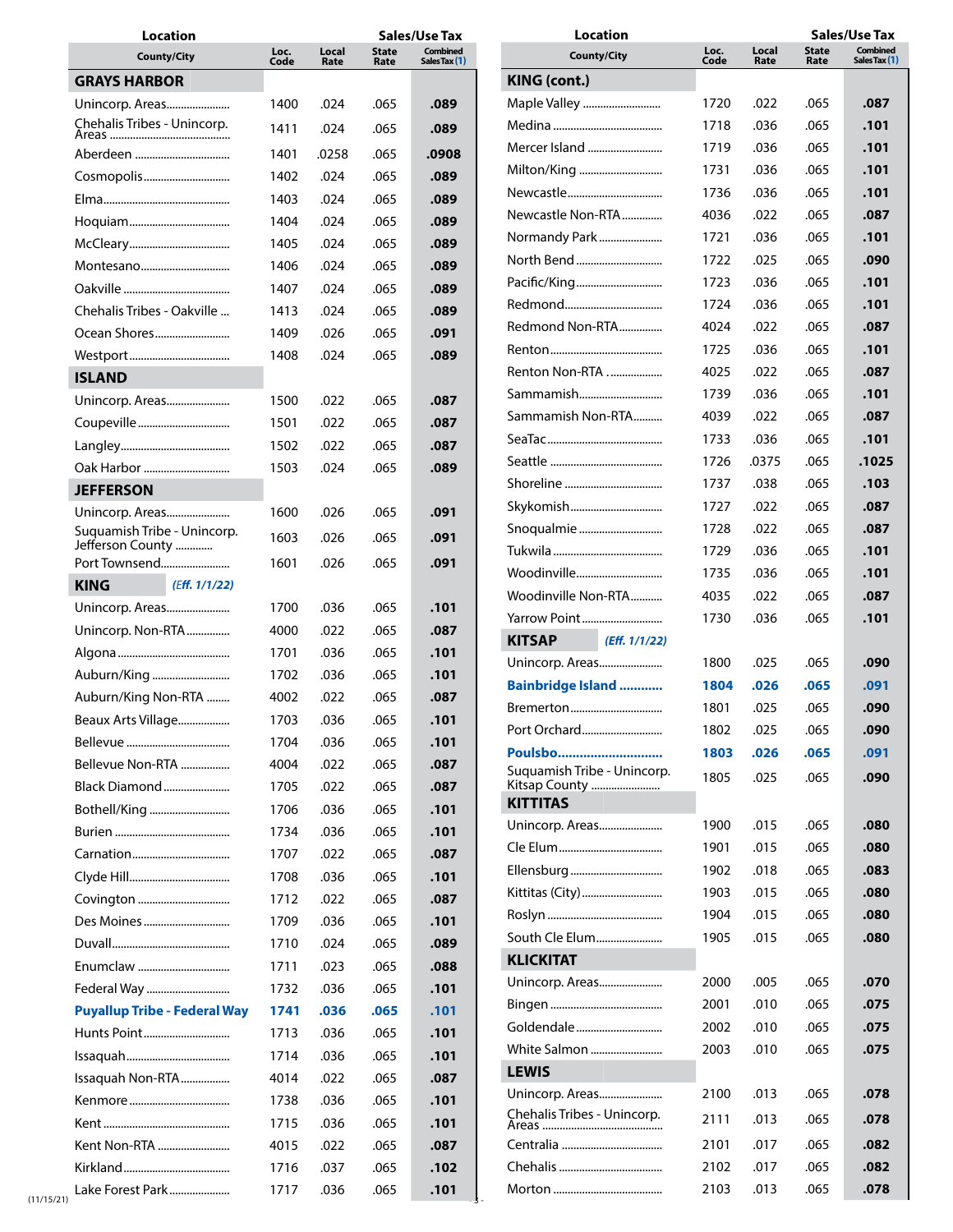| Location                                |              |               |                      | Sales/Use Tax                    |  |  |  |
|-----------------------------------------|--------------|---------------|----------------------|----------------------------------|--|--|--|
| <b>County/City</b>                      | Loc.<br>Code | Local<br>Rate | <b>State</b><br>Rate | <b>Combined</b><br>Sales Tax (1) |  |  |  |
| LEWIS (cont.)                           |              |               |                      |                                  |  |  |  |
| Mossyrock                               | 2104         | .013          | .065                 | .078                             |  |  |  |
|                                         | 2105         | .013          | .065                 | .078                             |  |  |  |
|                                         | 2106         | .013          | .065                 | .078                             |  |  |  |
|                                         | 2107         | .013          | .065                 | .078                             |  |  |  |
|                                         | 2108         | .013          | .065                 | .078                             |  |  |  |
|                                         | 2109         | .013          | .065                 | .078                             |  |  |  |
| <b>LINCOLN</b>                          |              |               |                      |                                  |  |  |  |
| Unincorp. Areas                         | 2200         | .015          | .065                 | .080                             |  |  |  |
|                                         | 2201         | .015          | .065                 | .080                             |  |  |  |
|                                         | 2202         | .015          | .065                 | .080                             |  |  |  |
| Davenport                               | 2203         | .015          | .065                 | .080                             |  |  |  |
| Harrington                              | 2204         | .015          | .065                 | .080                             |  |  |  |
|                                         | 2205         | .015          | .065                 | .080                             |  |  |  |
|                                         | 2206         | .015          | .065                 | .080                             |  |  |  |
|                                         | 2207         | .015          | .065                 | .080                             |  |  |  |
|                                         | 2208         | .015          | .065                 | .080                             |  |  |  |
| <b>MASON</b>                            |              |               |                      |                                  |  |  |  |
| Unincorp. Areas                         | 2300         | .020          | .065                 | .085                             |  |  |  |
| Squaxin Tribe - Unincorp. Areas         | 2303         | .020          | .065                 | .085                             |  |  |  |
|                                         |              |               |                      |                                  |  |  |  |
|                                         | 2301         | .023          | .065                 | .088                             |  |  |  |
| OKANOGAN (Eff. 1/1/22)                  |              |               |                      |                                  |  |  |  |
| Unincorp. Areas                         | 2400         | .015          | .065                 | .080                             |  |  |  |
| Unincorp. PTBA*                         | 2424         | .019          | .065                 | .084                             |  |  |  |
|                                         | 2401         | .019          | .065                 | .084                             |  |  |  |
| Conconully                              | 2402         | .019          | .065                 | .084                             |  |  |  |
| Coulee Dam                              | 2403         | .015          | .065                 | .080                             |  |  |  |
| Elmer City                              | 2404         | .015          | .065                 | .080                             |  |  |  |
|                                         | 2405         | .015          | .065                 | .080                             |  |  |  |
| Okanogan (City)                         | 2406         | .020          | .065                 | .085                             |  |  |  |
|                                         | 2407         | .019          | .065                 | .084                             |  |  |  |
|                                         | 2408         | .019          | .065                 | .084                             |  |  |  |
| Pateros                                 | 2409         | .021          | .065                 | .086                             |  |  |  |
| Riverside                               | 2410         | .019          | .065                 | .084                             |  |  |  |
|                                         | 2411         | .020          | .065                 | .085                             |  |  |  |
|                                         | 2412         | .022          | .065                 | .087                             |  |  |  |
| Winthrop                                | 2413         | .020          | .065                 | .085                             |  |  |  |
| <b>PACIFIC</b>                          |              |               |                      |                                  |  |  |  |
| Unincorp. Areas                         | 2500         | .016          | .065                 | .081                             |  |  |  |
|                                         | 2501         | .016          | .065                 | .081                             |  |  |  |
| Long Beach                              | 2502         | .018          | .065                 | .083                             |  |  |  |
|                                         | 2503         | .016          | .065                 | .081                             |  |  |  |
| South Bend                              | 2504         | .016          | .065                 | .081                             |  |  |  |
| <b>PEND OREILLE</b>                     |              |               |                      |                                  |  |  |  |
| Unincorp. Areas                         | 2600         | .012          | .065                 | .077                             |  |  |  |
|                                         | 2601         | .012          | .065                 | .077                             |  |  |  |
|                                         | 2602         | .012          | .065                 | .077                             |  |  |  |
| Kalispel Tribe - Pend<br>Oreille County | 2607         | .012          | .065                 | .077                             |  |  |  |
|                                         | 2603         | .012          | .065                 | .077                             |  |  |  |

| Location                                                     |              |               | Sales/Use Tax        |                                  |  |  |
|--------------------------------------------------------------|--------------|---------------|----------------------|----------------------------------|--|--|
| <b>County/City</b>                                           | Loc.<br>Code | Local<br>Rate | <b>State</b><br>Rate | <b>Combined</b><br>Sales Tax (1) |  |  |
| <b>PEND OREILLE (cont.)</b>                                  |              |               |                      |                                  |  |  |
| Metaline Falls                                               | 2604         | .012          | .065                 | .077                             |  |  |
|                                                              | 2605         | .012          | .065                 | .077                             |  |  |
| <b>PIERCE</b><br>(Eff. 1/1/22)                               |              |               |                      |                                  |  |  |
| Unincorp. Areas                                              | 2700         | .029          | .065                 | .094                             |  |  |
| Unincorp. Areas Non-RTA                                      | 4100         | .015          | .065                 | .080                             |  |  |
| Unincorp. Areas Non-RTA                                      | 2789         | .015          | .065                 | .080                             |  |  |
| HBZ <sup>+</sup>                                             |              |               |                      |                                  |  |  |
| Unincorp. PTBA*                                              | 2727         | .035          | .065                 | .100                             |  |  |
| Unincorp. PTBA* Non-RTA.                                     | 4127         | .021          | .065                 | .086                             |  |  |
| Unincorp. PTBA* HBZ <sup>±</sup>                             | 2787         | .021          | .065                 | .086                             |  |  |
| Nisqually Tribe - Unincorp.<br>Areas RTA                     | 2725         | .029          | .065                 | .094                             |  |  |
| Nisqually Tribe - Unincorp.<br>Areas Non-RTA                 | 4103         | .015          | .065                 | .080                             |  |  |
| <b>Puyallup Tribe - Unincorp.</b><br><b>Areas Non-RTA </b>   | 4105         | .015          | .065                 | .080                             |  |  |
| <b>Puyallup Tribe - Unincorp.</b><br><b>Areas PTBA* RTA </b> | 2745         | .035          | .065                 | .100                             |  |  |
| Auburn/Pierce                                                | 2724         | .035          | .065                 | .100                             |  |  |
| Bonney Lake                                                  | 2701         | .029          | .065                 | .094                             |  |  |
| Bonney Lake Non-RTA                                          | 4101         | .015          | .065                 | .080                             |  |  |
|                                                              | 2702         | .015          | .065                 | .080                             |  |  |
| Carbonado                                                    | 2703         | .015          | .065                 | .080                             |  |  |
|                                                              | 2704         | .029          | .065                 | .094                             |  |  |
|                                                              | 2705         | .015          | .065                 | .080                             |  |  |
| Edgewood                                                     | 2720         | .035          | .065                 | .100                             |  |  |
| <b>Puyallup Tribe - Edgewood</b>                             | 2739         | .035          | .065                 | .100                             |  |  |
|                                                              | 2706         | .035          | .065                 | .100                             |  |  |
| <b>Puyallup Tribe - Fife </b>                                | 2735         | .035          | .065                 | .100                             |  |  |
|                                                              | 2707         | .035          | .065                 | .100                             |  |  |
| Gig Harbor                                                   | 2708         | .023          | .065                 | .088                             |  |  |
| Gig Harbor HBZ <sup>+</sup>                                  | 2788         | .023          | .065                 | .088                             |  |  |
| Lakewood                                                     | 2721         | .035          | .065                 | .100                             |  |  |
| Milton/Pierce                                                | 2709         | .035          | .065                 | .100                             |  |  |
| <b>Puyallup Tribe - Milton </b>                              | 2737         | .035          | .065                 | .100                             |  |  |
| Nisqually Tribes - Lakewood                                  | 2731         | .035          | .065                 | .100                             |  |  |
|                                                              | 2710         | .029          | .065                 | .094                             |  |  |
| Pacific/Pierce                                               | 2723         | .035          | .065                 | .100                             |  |  |
|                                                              | 2711         | .035          | .065                 | .100                             |  |  |
| <b>Puyallup Tribe - Puyallup</b>                             | 2733         | .035          | .065                 | .100                             |  |  |
|                                                              | 2712         | .016          | .065                 | .081                             |  |  |
|                                                              | 2713         | .035          | .065                 | .100                             |  |  |
| South Prairie                                                | 2714         | .015          | .065                 | .080                             |  |  |
| Steilacoom                                                   | 2715         | .035          | .065                 | .100                             |  |  |
|                                                              | 2716         | .029          | .065                 | .094                             |  |  |
|                                                              | 2717         | .038          | .065                 | .103                             |  |  |
| <b>Puyallup Tribe - Tacoma</b>                               | 2741         | .038          | .065                 | .103                             |  |  |
| University Place                                             | 2719         | .035          | .065                 | .100                             |  |  |
| Wilkeson                                                     | 2718         | .015          | .065                 | .080                             |  |  |
| <b>SAN JUAN</b>                                              |              |               |                      |                                  |  |  |
| Unincorp. Areas                                              | 2800         | .018          | .065                 | .083                             |  |  |
| Friday Harbor                                                | 2801         | .020          | .065                 | .085                             |  |  |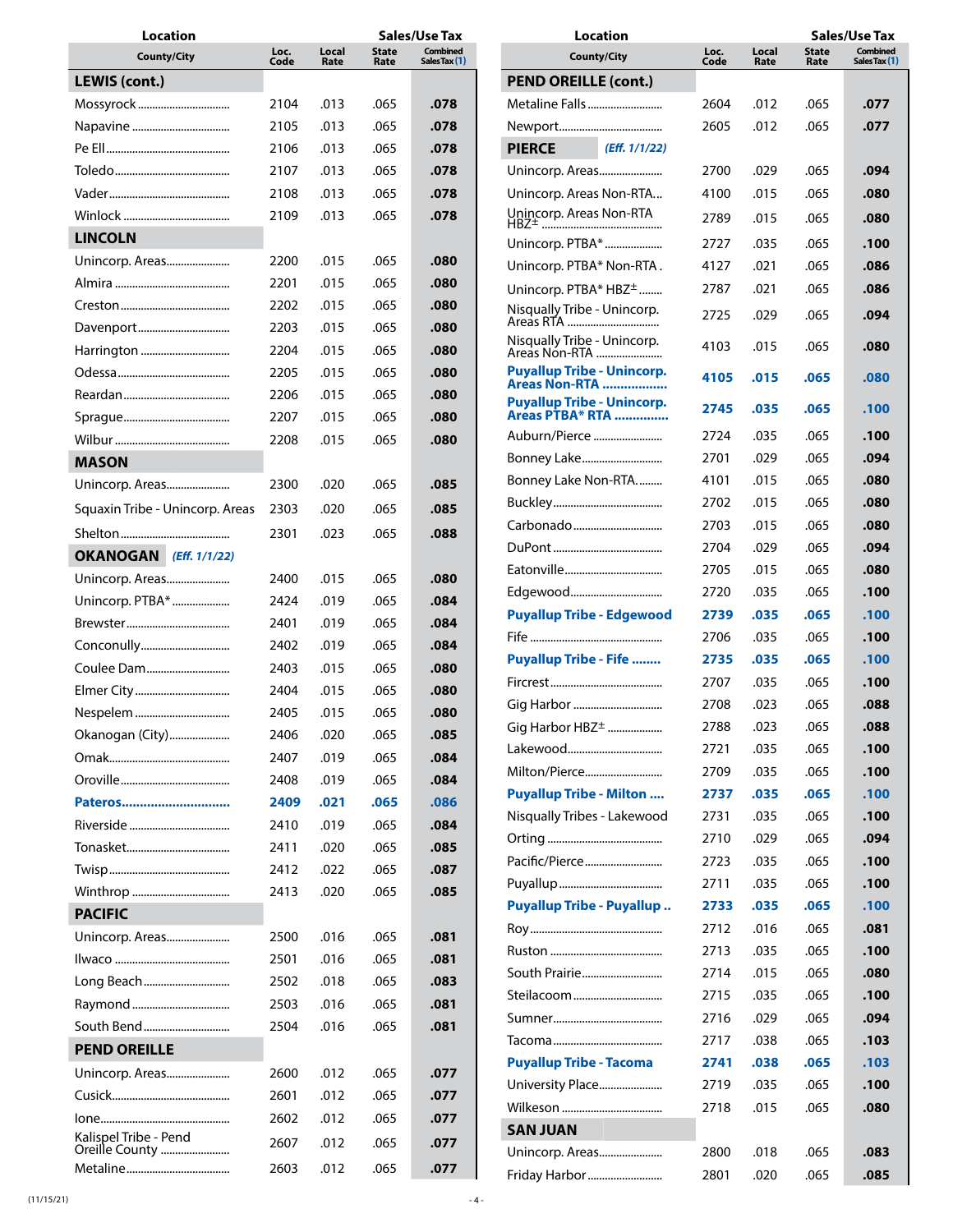| Location                                          |                      |              |               | Sales/Use Tax        |                                  |
|---------------------------------------------------|----------------------|--------------|---------------|----------------------|----------------------------------|
|                                                   | <b>County/City</b>   | Loc.<br>Code | Local<br>Rate | <b>State</b><br>Rate | <b>Combined</b><br>Sales Tax (1) |
| SKAGIT                                            | (Eff. 1/1/22)        |              |               |                      |                                  |
| <b>Unincorp. Areas </b>                           |                      | 2900         | .017          | .065                 | .082                             |
| <b>Unincorp. Areas PTBA* </b>                     |                      | 2929         | .021          | .065                 | .086                             |
|                                                   |                      | 2901         | .023          | .065                 | .088                             |
| <b>Burlington </b>                                |                      | 2902         | .021          | .065                 | .086                             |
|                                                   |                      | 2903         | .021          | .065                 | .086                             |
| Hamilton                                          |                      | 2904         | .021          | .065                 | .086                             |
| La Conner                                         |                      | 2905         | .021          | .065                 | .086                             |
|                                                   |                      | 2906         | .021          | .065                 | .086                             |
|                                                   | <b>Mount Vernon </b> | 2907         | .023          | .065                 | .088                             |
| Sedro-Woolley                                     |                      | 2908         | .021          | .065                 | .086                             |
| Swinomish Tribe - La Conner                       |                      | 2911         | .021          | .065                 | .086                             |
| <b>Swinomish Tribe - Skagit</b>                   |                      | 2909         | .017          | .065                 | .082                             |
| <b>County </b><br><b>Swinomish Tribe - Skagit</b> |                      |              |               |                      |                                  |
| <b>County PTBA* </b>                              |                      | 2931         | .021          | .065                 | .086                             |
| <b>SKAMANIA</b>                                   |                      |              |               |                      |                                  |
| Unincorp. Areas                                   |                      | 3000         | .012          | .065                 | .077                             |
| North Bonneville                                  |                      | 3001         | .012          | .065                 | .077                             |
| Stevenson                                         |                      | 3002         | .012          | .065                 | .077                             |
| <b>SNOHOMISH</b>                                  |                      |              |               |                      |                                  |
| Unincorp. Areas                                   |                      | 3100         | .027          | .065                 | .092                             |
| Unincorp. Areas Non-RTA                           |                      | 4200         | .013          | .065                 | .078                             |
| Unincorp. PTBA*                                   |                      | 3131         | .039          | .065                 | .104                             |
| Unincorp. PTBA* Non-RTA.                          |                      | 4231         | .025          | .065                 | .090                             |
| Tulalip Tribes - Unincorp.<br>PTBA Non-RTA        |                      | 4233         | .025          | .065                 | .090                             |
| Arlington                                         |                      | 3101         | .027          | .065                 | .092                             |
| Bothell/Snohomish                                 |                      | 3120         | .039          | .065                 | .104                             |
|                                                   |                      | 3102         | .039          | .065                 | .104                             |
| Darrington                                        |                      | 3103         | .025          | .065                 | .090                             |
|                                                   |                      | 3104         | .039          | .065                 | .104                             |
|                                                   |                      | 3105         | .033          | .065                 | .098                             |
| Everett Non-RTA                                   |                      | 4205         | .019          | .065                 | .084                             |
|                                                   |                      | 3106         | .025          | .065                 | .090                             |
| Granite Falls                                     |                      | 3107         | .025          | .065                 | .090                             |
|                                                   |                      | 3108         | .025          | .065                 | .090                             |
| Lake Stevens                                      |                      | 3109         | .025          | .065                 | .090                             |
| Lynnwood                                          |                      | 3110         | .040          | .065                 | .105                             |
| Marysville                                        |                      | 3111         | .028          | .065                 | .093                             |
| Tulalip Tribes - Marysville                       |                      | 3121         | .028          | .065                 | .093                             |
| Mill Creek                                        |                      | 3119         | .040          | .065                 | .105                             |
|                                                   |                      | 3112         | .028          | .065                 | .093                             |
| Mountlake Terrace                                 |                      | 3113         | .039          | .065                 | .104                             |
|                                                   |                      | 3114         | .040          | .065                 | .105                             |
| Snohomish (City)                                  |                      | 3115         | .027          | .065                 | .092                             |
| Stanwood                                          |                      | 3116         | .027          | .065                 | .092                             |
|                                                   |                      | 3117         | .025          | .065                 | .090                             |
| Woodway                                           |                      | 3118         | .039          | .065                 | .104                             |
| <b>SPOKANE</b>                                    |                      |              |               |                      |                                  |
| Unincorp. Areas                                   |                      | 3200         | .016          | .065                 | .081                             |
| Unincorp. PTBA*                                   |                      | 3232         | .024          | .065                 | .089                             |

| Location                                    |              |               |                      | Sales/Use Tax                    |
|---------------------------------------------|--------------|---------------|----------------------|----------------------------------|
| <b>County/City</b>                          | Loc.<br>Code | Local<br>Rate | <b>State</b><br>Rate | <b>Combined</b><br>Sales Tax (1) |
| <b>SPOKANE (cont.)</b>                      |              |               |                      |                                  |
| Airway Heights                              | 3201         | .026          | .065                 | .091                             |
|                                             | 3202         | .024          | .065                 | .089                             |
| Deer Park                                   | 3203         | .016          | .065                 | .081                             |
|                                             | 3204         | .016          | .065                 | .081                             |
| Kalispel Tribe - Airway Heights             | 3215         | .026          | .065                 | .091                             |
|                                             | 3205         | .016          | .065                 | .081                             |
| Liberty Lake                                | 3212         | .024          | .065                 | .089                             |
| Medical Lake                                | 3206         | .024          | .065                 | .089                             |
| Millwood                                    | 3207         | .024          | .065                 | .089                             |
| Rockford                                    | 3208         | .016          | .065                 | .081                             |
|                                             | 3209         | .016          | .065                 | .081                             |
| Spokane (City)                              | 3210         | .025          | .065                 | .090                             |
| Spokane Valley                              | 3213         | .024          | .065                 | .089                             |
|                                             | 3211         | .016          | .065                 | .081                             |
| <b>STEVENS</b>                              |              |               |                      |                                  |
| Unincorp. Areas                             | 3300         | .011          | .065                 | .076                             |
| Chewelah                                    | 3301         | .011          | .065                 | .076                             |
|                                             | 3302         | .011          | .065                 | .076                             |
| Kettle Falls                                | 3303         | .011          | .065                 | .076                             |
|                                             | 3304         | .011          | .065                 | .076                             |
| Northport                                   | 3305         | .011          | .065                 | .076                             |
| Springdale                                  | 3306         | .011          | .065                 | .076                             |
| <b>THURSTON</b>                             |              |               |                      |                                  |
| Unincorp. Areas                             | 3400         | .015          | .065                 | .080                             |
| Unincorp. PTBA*                             | 3434         | .027          | .065                 | .092                             |
| Chehalis Tribes - Unincorp.                 |              |               |                      |                                  |
| Areas                                       | 3409         | .015          | .065                 | .080                             |
| Nisqually Tribes - Unincorp.<br>Areas       | 3415         | .015          | .065                 | .080                             |
| Nisqually Tribes - Unincorp.<br>Areas PTBA" | 3417         | .027          | .065                 | .092                             |
|                                             | 3413         | .015          | .065                 | .080                             |
|                                             | 3401         | .015          | .065                 | .080                             |
|                                             | 3402         | .029          | .065                 | .094                             |
| Nisqually Tribes - Lacey                    | 3419         | .029          | .065                 | .094                             |
|                                             | 3403         | .029          | .065                 | .094                             |
|                                             | 3404         | .015          | .065                 | .080                             |
|                                             | 3405         | .015          | .065                 | .080                             |
| Tumwater                                    | 3406         | .029          | .065                 | .094                             |
| Chehalis Tribes - Tumwater                  | 3411         | .029          | .065                 | .094                             |
|                                             | 3407         | .027          | .065                 | .092                             |
| <b>WAHKIAKUM</b>                            |              |               |                      |                                  |
| Unincorp. Areas                             | 3500         | .011          | .065                 | .076                             |
| Cathlamet                                   | 3501         | .011          | .065                 | .076                             |
| <b>WALLA WALLA</b>                          |              |               |                      |                                  |
| Unincorp. Areas                             | 3600         | .016          | .065                 | .081                             |
| Unincorp. PTBA*                             | 3636         | .022          | .065                 | .087                             |
| College Place                               | 3601         | .022          | .065                 | .087                             |
|                                             | 3602         | .016          | .065                 | .081                             |
| Waitsburg                                   | 3603         | .017          | .065                 | .082                             |
| Walla Walla (City)                          | 3604         | .024          | .065                 | .089                             |